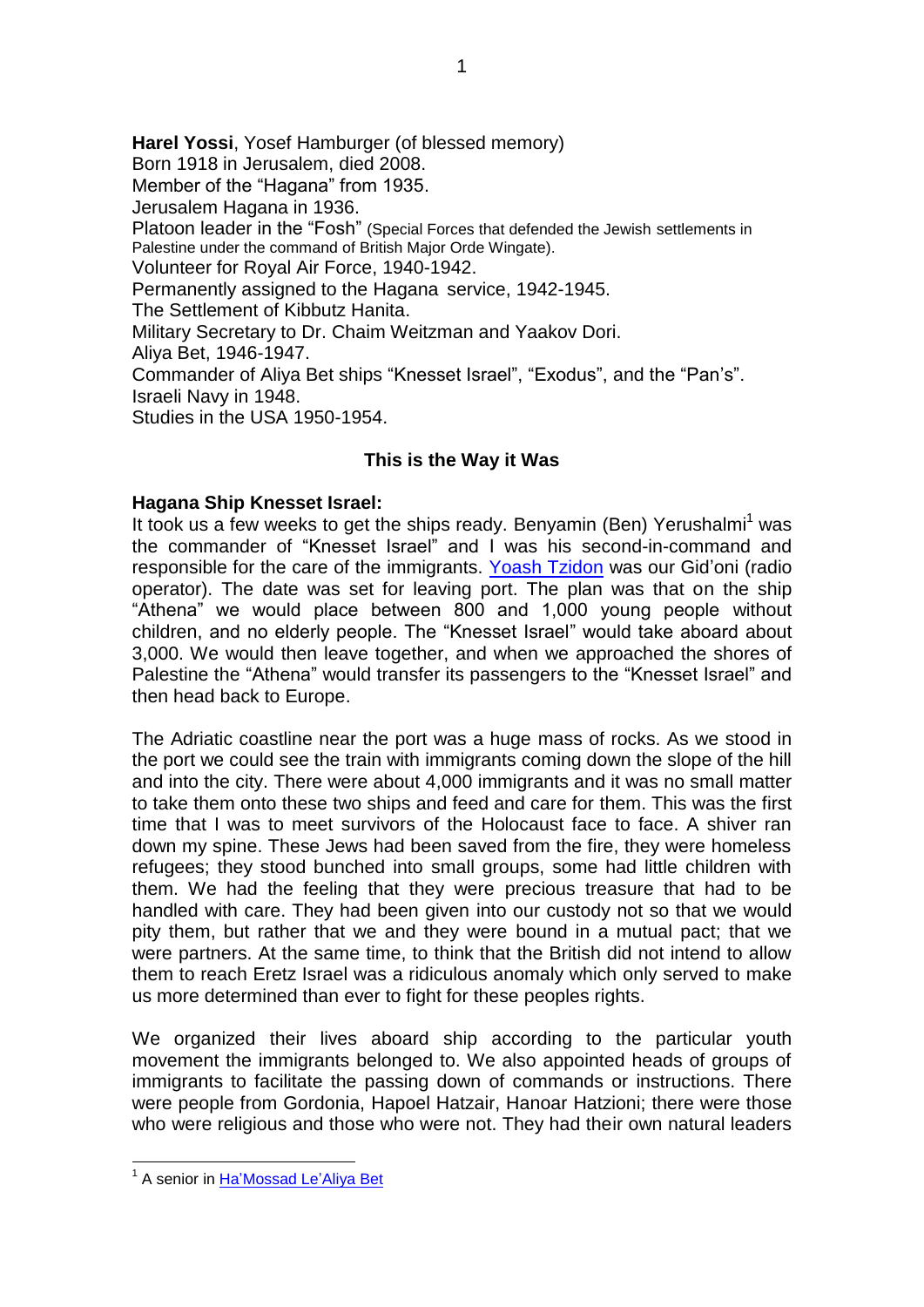and that made matters easier. We set up committees with representation from all the organizations, and we formed groups for self-defense. We awaited to the day we would sail, and when all were aboard the ships a cry rang out: "Zhivo Tito" ("Long Live Tito"). This was the first time that a country really came to our aid and helped us prepare the journey for our passengers.

In order to understand why the Yugoslav government was willing to help us, one must keep the historical perspective of that period in mind. Tito, as did the rulers of the Kremlin, viewed our resistance to British imperialism favorably. So, we left port on the two ships and I was on the "Knesset Israel". There was radio contact between the ships. Shortly after leaving port we were caught in a terrible storm. The winds were so strong that they blew our slow-moving, coal burning ships toward the shore. We had no choice but to return to port.

The following day the storm died down so once again we set out. After one day"s sailing the engine of the "Athena" died. We passed near her, threw her a line and towed her for a time. The engine started up again, while we were still sailing among small islands near the coast. The engine conked out a second time and before we had a chance to help, the wind tossed her onto the rocks and the ship quickly broke apart. It was fortunate that we had put only young people on that ship, because they were able to jump onto the rocky shore of a tiny island and all were saved.

We could not help them further so we sailed to Dubrovnik and arranged for small boats to pick up the survivors who had spent the night on the island. They were all taken aboard the "Knesset Israel" as we could not possibly leave anyone behind. All the food and other supplies on the "Athena" went to the sea bottom. We contacted Shaike Dan<sup>2</sup>, who contacted the authorities. As a result, we took on more water and the whole town was mobilized to bake bread for us and we were given more fruit and vegetables. We stayed a day and a half in Dubrovnik and left fully supplied with foodstuffs for the journey. Until today, not only do I remember how the city mobilized to help us, but the citizens themselves recalled the incident, as I found out when I visited there several years later.

Once again we left port, not with the 3000 immigrants we had intended taking, but closer to 4,000, all on the "Knesset Israel". Usually we did not take pregnant women because conditions were not suitable for the birth of infants, but such a rule was very difficult to enforce. As it was, from the fourth day at sea and until we reached the shores of Palestine, 11 women gave birth and we had to enlarge our hospital ward in a corner of the ship in order to care for the newborn infants and their mothers. One baby was born dead during a storm and we wrapped it in a sheet and lowered the body into the sea. The father was religious, and said Kadish and cried.

The immigrants, as one might imagine, were in a terrible state. The crowded conditions, the storms, vomiting and sea-sickness all took their toll. We sailed

 2 A senior in [Ha"Mossad Le"Aliya Bet](/English/HaMossad/mainpage)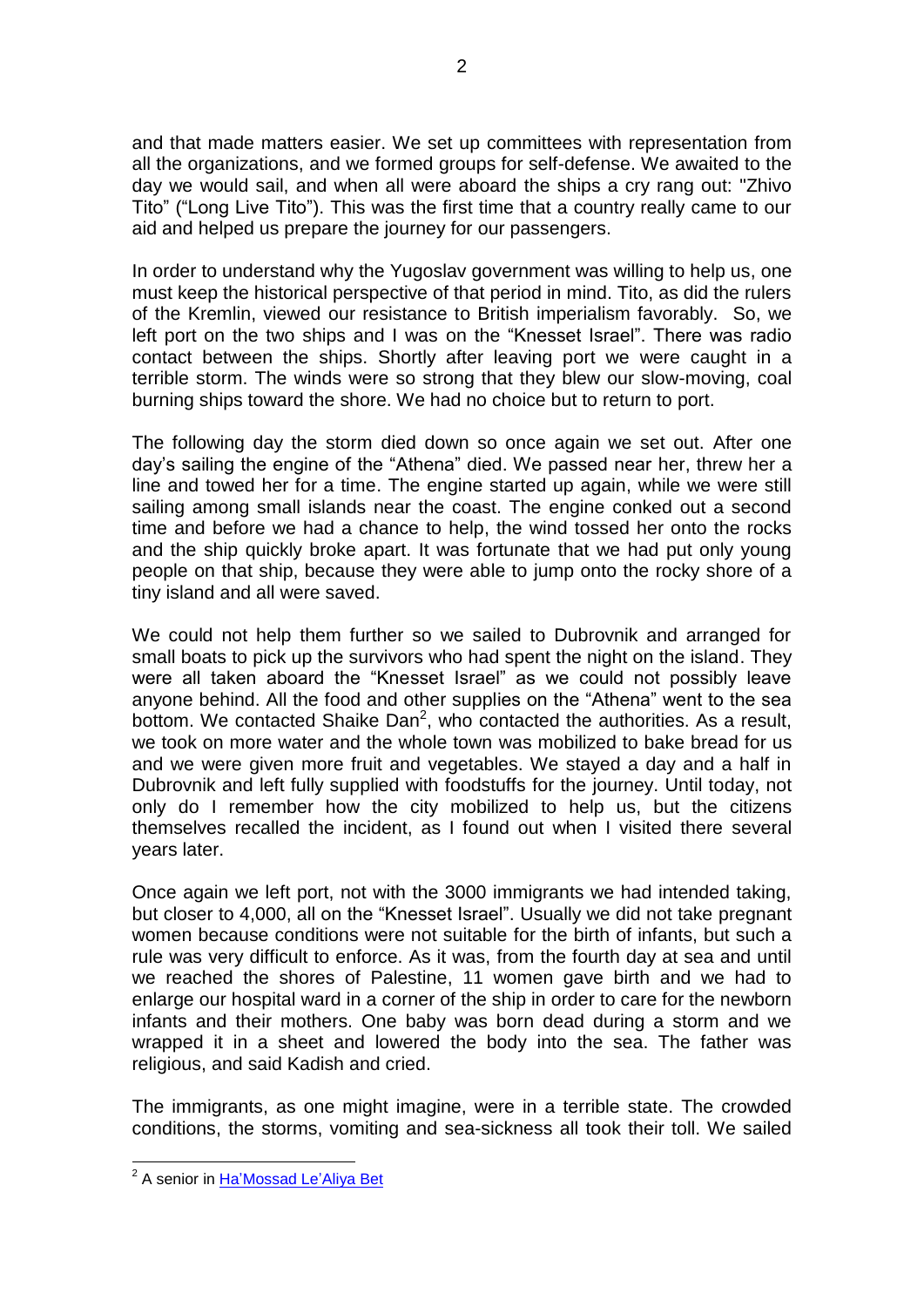fairly close to shore most of the time, and I could see that the ship"s Greek captain and his first mate were always making the sign of the Cross. It was almost impossible to turn the ship's wheel and the shore seemed much too close most of the time. We sailed that way all night and only the following morning were able to get up some steam and distance ourselves from shore.

At this point, the Greek seamen refused to continue on to Palestine because they had been warned by the British that they would face lengthy imprisonment if they were caught. Yurgo, from Piraeus, had promised to meet the ship and help the seamen disembark. He was a day late but arrived at the appointed meeting place and took off the seamen. Benyamin left the ship with them and I remained as commander. I begged them to leave the head engineroom man with me, but had to settle for the number two man.

The food on the ship was terrible; sardines and apples three times a day. If we had stuck to the original plan, then eating that stuff for one week would not have been so bad. But this continued for 23 days! We headed out to sea again and our route took us along the southern coast of Turkey and the northern coast of Cyprus, with the aim of reaching Nahariya. This had been decided previously. In the meantime we started training the immigrants, to make "warriors" of them. We also gave them "weapons"; that is any bar or stick. We had no real weapons on the ship. Incidentally, Yitzchak Artzi, the immigrant who became the father of the singer Shlomo Artzi, was very active on various committees on the ship.

I assigned several immigrants to work at the helm of the ship; among these was a tall, strong girl who did an excellent job. Needless to say the ship did not sail in a straight line because these were not professional seamen. The immigrants also worked in the engine room. The miracle of it was that the ship, without a professional crew or captain, continued onward despite all. When we were quite close to the Turkish coast a British plane circled overhead. All of the passengers took cover below deck. The plane signaled us to identify ourselves. I signaled back that the ship is the "Saint Anna" and is headed for the port of Iskenderun to load bales of cotton. As soon as the plane disappeared, we broke up the showers and toilets that were on the deck and threw everything overboard. Several hours later another British plane appeared but this time I did not answer it. We continued on our southerly course and sailed by the towering snowy peak of Musa Dagh, a name stuck in the memory of my youth, like Tel Chai.

As night descended and we neared Beirut, two British destroyers surrounded us and lit the deck with their projectors. We called the immigrants to come out on deck. The British cautioned us not to incite the immigrants, since it is not they, but we who are the law-breakers. We answered that we are headed for our homeland and we will fight them with everything we have. We continued south and passed Tyre and Sidon, accompanied all the way by the British destroyers. On the last day, an immigrant told me in Yiddish that one fellow had jumped overboard to swim ashore, which was still about 17 miles distant. I turned the ship about and told the British destroyer that someone had jumped overboard.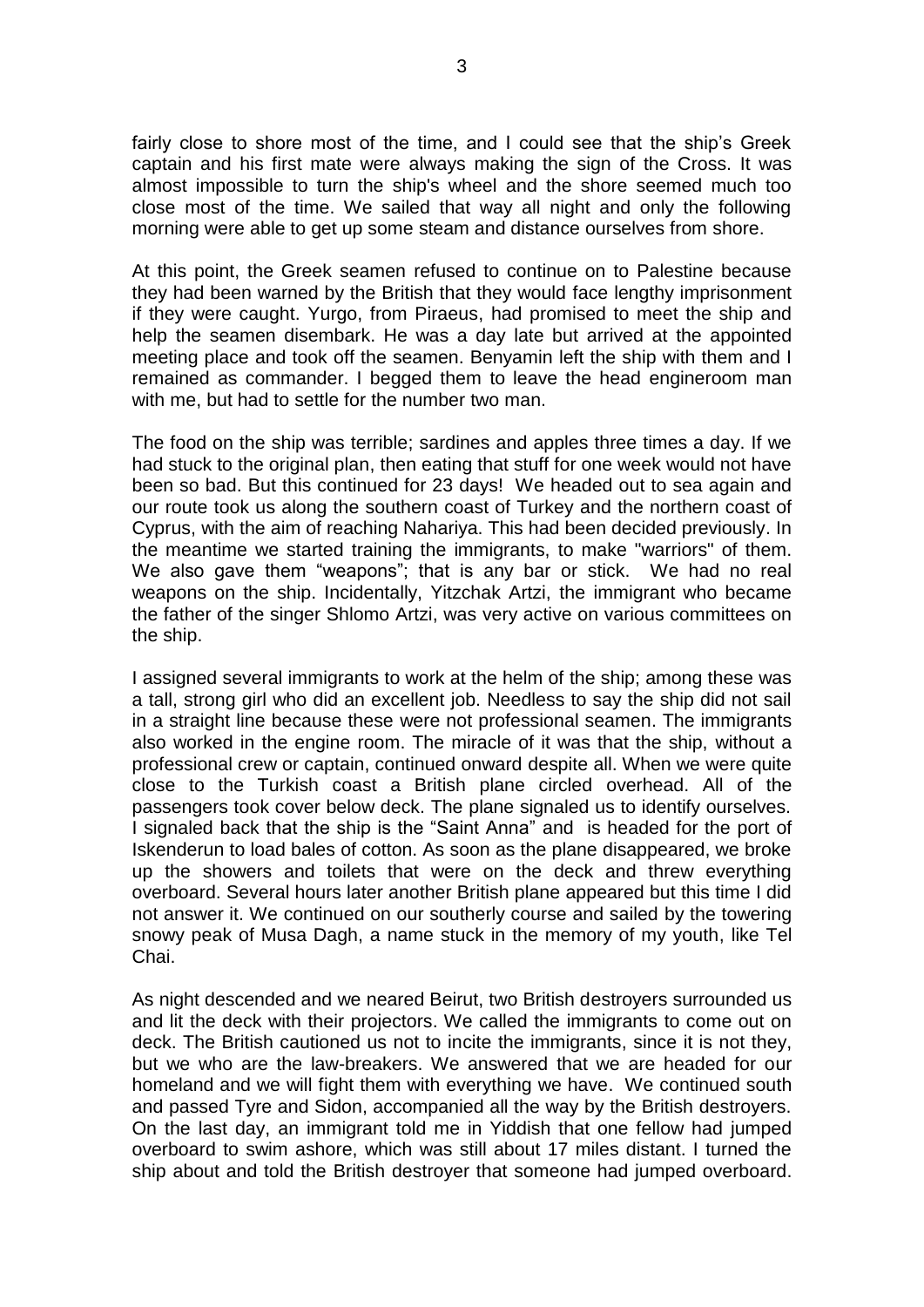They about-faced also and set off in pursuit. Shortly afterwards they informed us that the fellow had been caught and was in good condition. Once again I turned the ship about and headed for the port of Haifa. Our ship was tied to the pier and then the British tried to board the ship and remove the immigrants.

Company after company of British soldiers tried to climb with ladders, but we were able to topple over the ladders and prevent them from boarding. The immigrants threw whatever they could, at them; wood, coal, tin cans etc. There was one man on board whom we had put in quarantine during the voyage because he had syphilis. When it came to this clash with the British he behaved like a wild animal that knew no fear. For half an hour, three companies of British troops could not manage to board the ship. They then started throwing tear gas canisters at us and it was almost impossible for the immigrants to breathe. Some people jumped into the water from the ship (a height of 11 meters) in order to escape. There was shouting and panic. A teargas canister fell into the infants' room but we managed to toss it back. At this point, resistance came to an end and the British started to transfer everyone to the three deportation ships which had been waiting in the port.

I was among the last to be taken from the ship, and like all the rest, received a generous dose of DDT. This was a disgusting feeling, I felt like a bedbug. I was dressed like the other immigrants and was taken with them to Cyprus. That was what happened to 4,000 immigrant refugees, survivors of the Holocaust. They were saved from the Incinerators by a miracle. They spent 23 days at sea under terrible conditions only to be treated despicably by the British upon arrival in Eretz Israel. While waiting at the port one girl started to sing Kinneret, Kinneret, and many people burst into tears.

There did not happen to be any force of the Hagana at the port to help the immigrants in their struggle, and that was something that demanded further clarification. Toward evening the three deportation ships left Haifa for Cyprus. On the ships, we were kept in some sort of temporary fenced shelters with netting overhead to prevent escape. As the ships sailed away we watched the lights of Haifa and the lights on the Carmel fade in the distance. I was dressed in clothes like all the other immigrants, and had a Russian hat on my head and boots to my feet. The British searched high and low to discover the commander the ship but could not identify me.

The immigrants were terribly disappointed that they did not land in Palestine, but they were not bitter or angry at us, the ones who had brought them from Europe. They had reached the land, Eretz Israel as they called it, they had touched it and now it faded away into the distance. This was very sad and it hurt.

The next day we found ourselves in Famagusta, Cyprus. We went from the ship to trucks which took us straight to the camp, about ten kilometers from the port. The area was surrounded by barbed wire and there were already about 12,000 immigrants there who had arrived on earlier ships. I met the men of the Palmach and the Palyam who ran the camps almost immediately. They had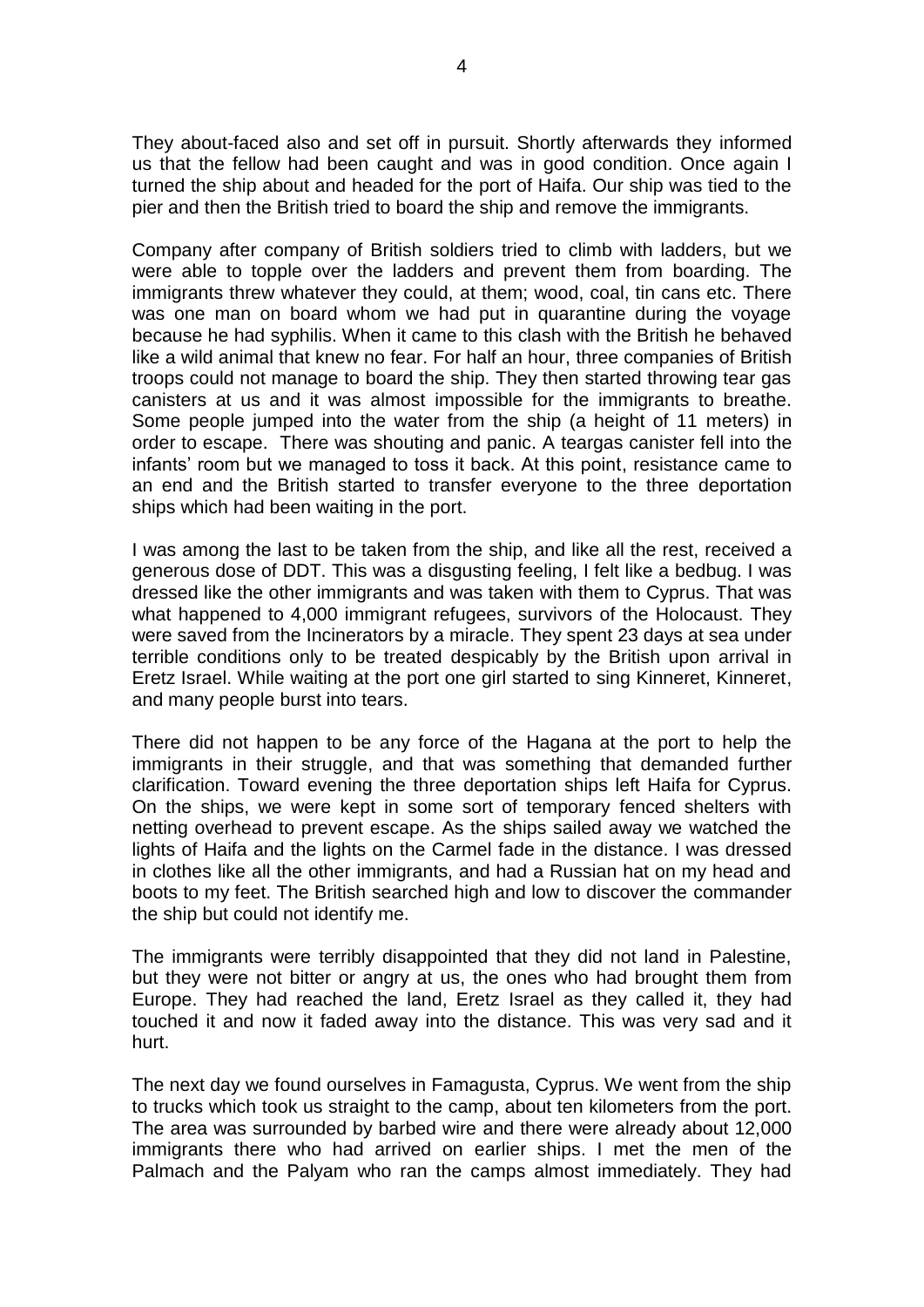been sent over to work as doctors or nurses or emissaries of the JDC (Joint Distribution Committee). Dr. Shiba was responsible for the medical care of the camp. A radio transmitter had also been smuggled into the camp, piece by piece and hidden in one of the tents. It worked well and there was always close contact with Israel. The camp was run very well, the food was good and conditions in general were not bad. There were also various groups for studying Hebrew and other subjects. The worse thing about the camp was that we were prisoners there.

Each month a quota of 750 immigrants would be sent to Palestine. That was half the total British quota for a month. My luck was that two days after my arrival there was an allotment of certificates and I was returned to Palestine. Imagine, I entered the country legally, as an immigrant. I was in a pretty unpleasant mood after this difficult voyage and the fight with the British. I felt there had been a sort of betrayal, that the people of Haifa or the Hagana did nothing to help our immigrants when we arrived. They had faced the British all by themselves.

In Haifa I was met by people of the Palmach, Aliya Bet, and Yigal Alon<sup>3</sup> who was with them. I told them about the stiff resistance that the immigrants had put up and about the tear gas canisters in the infants room. I told them of my disappointment that not even the port workers gave any signs of sympathy or aid, and how disappointed I was that the Hagana did not show up. Haifa had behaved as if nothing had happened and the immigrants had given everything they had.

Yitzchak Sadeh who, generally speaking, was a very calm and reserved person was very moved by my account of what had happened. He told me that I should repeat my story at every course and every training camp of the Hagana and Palmach. Yitzchak gathered many artists and writers in his house one evening; among them Meskin, Bat Miriam, Natan Alterman and others with whom I wasn't familiar. Over drinks I also told them the whole story. "There is a war at sea, and you know nothing about it", I said. "It is the remnant of the Holocaust who is fighting. Where are the rest of our people?"

## **Hagana Ship Exodus 1947**:

I was sent to Italy and shortly after arrival, Yehuda [Arazi] or Ada [Sereni] notified me that Shaul [Avigur] was due to appear and wanted to see me $4$ . I met him at a small café in Milan. He invited me to a cup of coffee – but no cake. "We don"t want to waste the nation"s money", he said. By him, that was not a joke! He could spend one million dollars on a ship and food for the immigrants, but no cake with the coffee.

"There is a big, fast American ship at Portovenere, he told me. "It is called the "President Warfield" and you are to be its commander". Two hours later we

1

 $3$  The commander of the Palmach

<sup>&</sup>lt;sup>4</sup> Yehuda and Ada were seniors in Ha'Mossad Le'Aliya Bet; Shaul Avigur was the head of the organization.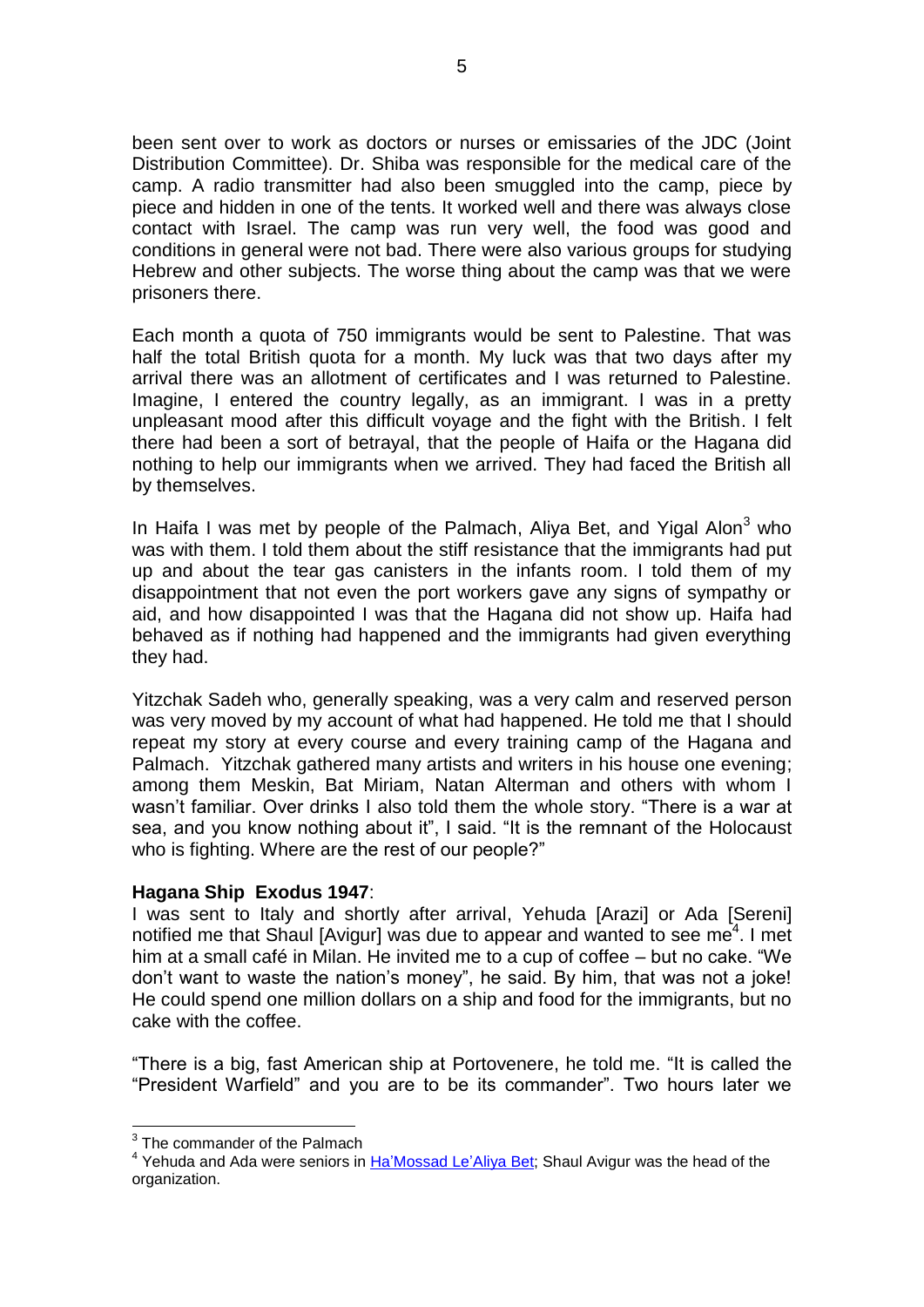were on our way in Arazi"s Packard, together with Seniora Sereni. At the port we saw this ship with an immense smokestack and we went on board. [Avraham](Zakai_Avraham)  [Zakai](Zakai_Avraham) of the Palyam was in charge of preparing her for the voyage, and Shaul introduced me as the ship commander and "Ike" [\[Yitzchak Aran -](Aran_Yitzchak_Ike) Aronovitch] as the ship's captain. Ike, of the Palyam, had worked as  $2<sup>nd</sup>$  mate on British merchant ships for some time. He had sailed with the ship from the U.S. as chief mate, and in Marseilles, replaced the hired captain. The whole crew was made up of volunteers from the USA except for the chief engineer, who was Polish.

One day the order came to sail for the port of Port de Bouc in southern France. The French government had allowed two large groups of immigrants to enter France in order to board a ship and leave the country. There were 1,200 people in each group. Our people collected the documents and used them for two nights so as to double the amount of immigrants who came through. The immigrants arrived by train to the vicinity of Marseille, where we set up a number of camps for them at La Ciotat, Port De Bouc, Grand Arnas, etc. The largest camp was near Marseilles and held 1,200 immigrants. Among them were several hundreds from Algeria.

One camp had the children's' homes, that is, the orphans were housed there. When I arrived they arranged a lineup so that I could see how they had organized things in preparation for the voyage, the date of which was still a secret. When the whistle was blown, all the children between 5 and 15 years of age, ran and stood in a line. I walked down the line and studied them and they looked at me as if I were a giant. They were looking at me as if I was the last thing on earth that they could believe in and trust. Suddenly, it struck me what Aliya Bet really meant. This was what was left of 6 million people. This was my responsibility – to lead them safely and soundly to Eretz Israel. I saw this job as something holy, and there was nothing in the world that I would not have done for them. When I saw them I was also convinced that nothing in the world could stop us. Upon my return to the ship the only image that remained imbedded in me was the look in those children's' eyes.

It was a severe logistical problem to bring 4,500 immigrants in 178 trucks to the port of Sete. It was impossible to do it in one go. The planning took many hours. On top of it all a strike of the truckers union broke out on the  $7<sup>th</sup>$  July, the day before we were to leave port. We turned to the union officials who were Communist, if I am not mistaken, and explained our situation to them and we asked for special consideration. This was granted. We were supposed to leave at 8 a.m. but there was a delay in the arrival of the trucks. At 12, when we were about to leave, along came a French officer with some other problems. We went to see the governor of the region, I, Ike, and Mordechai Rosenman, the chairman of the immigrants committee. We made it clear that we had to leave and that there could be no delay. The governor was outraged at the situation and was even afraid that blood would be spilt.

To make matters worse, the manager of the port informed us that we did not have permission to leave, and he wanted to remove a part of the engine to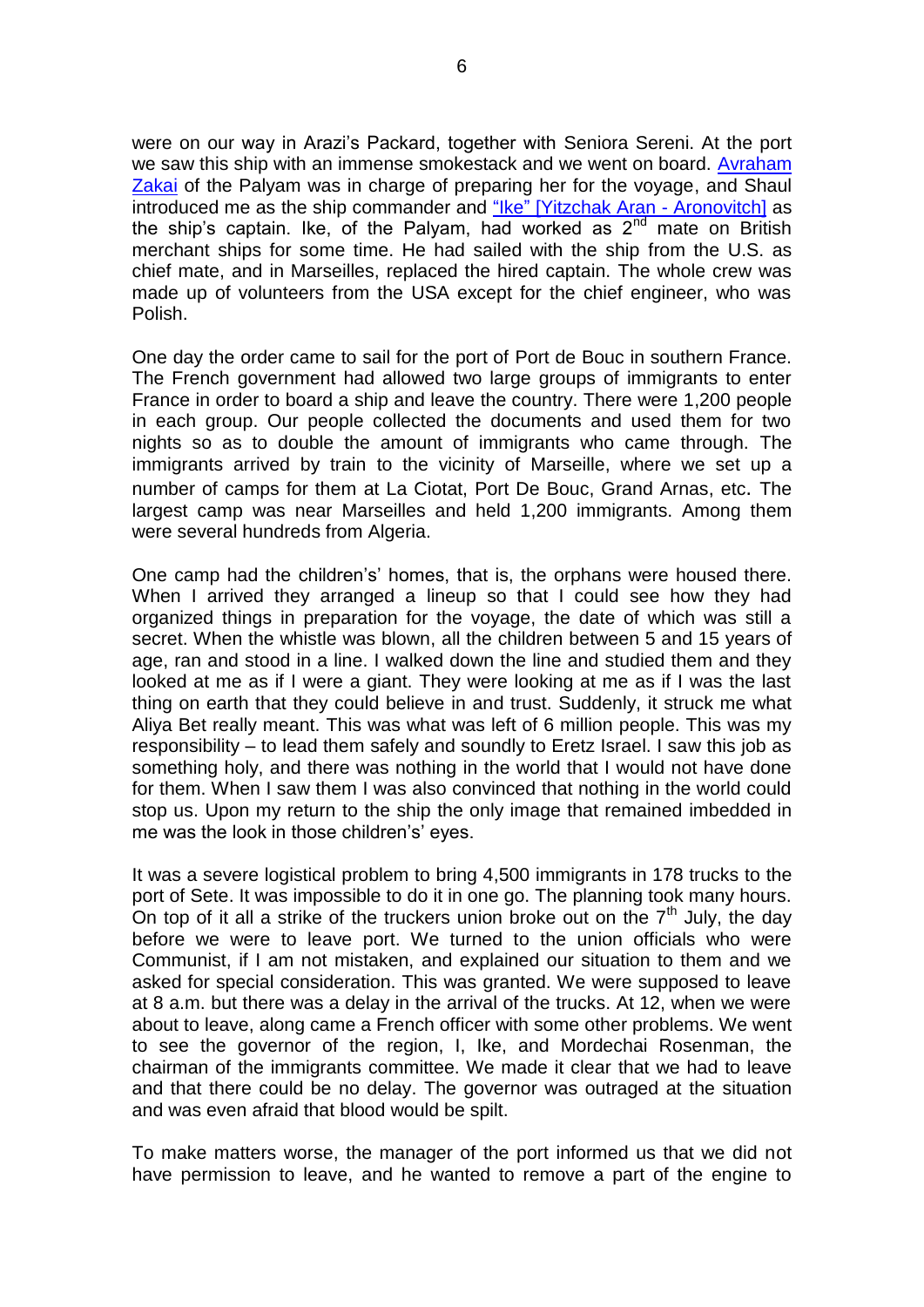insure that we would stay put. Then, with the eyes of children upon me and two British destroyers waiting outside the port to accompany us, I was called to the phone of a small coffee shop near the port and Shaul Avigur was on the other end of the line. He informed me that the British Foreign Minister, Ernest Bevin was arriving that day in Paris for a meeting with his opposite number in order to convince him not to allow us to sail. However, Vania Hadari (Pomerantz)<sup>5</sup> had met with the Interior Minister, Daniel Meyer, and had agreed with him that we should sail out of port before dawn; otherwise we would all be arrested.

I returned to our ship and explained the situation to our Headquarters. Then we asked the Aliya Bet men on shore to send us a pilot as none of us knew the port well enough. We were told that he would arrive at 1 a.m. and they were ready to pay him the huge sum of one million francs.

No one arrived at one, nor did anyone arrive at two a.m. Fishing vessels were already starting to leave port. I told Ike to start up and take off. He asked, "How? I don"t know the way out." This port was no more than a small fishing port. I told him that I take full responsibility and that he should do whatever he thinks fit. We started the engines but the propeller would not turn. When we had loaded the passengers onto the ship, it had sunk lower into the water and the propeller was now stuck in old cables that were on the sea floor. After some maneuvering backwards and forwards the propeller freed itself and we started moving forward. There were about six small piers between us and the way out and we bumped into each of them. The ship rocked and shuddered with each bang and the immigrants woke up, not knowing what was going on. There were two breakwaters that the ship had to go between in order to leave port. In order to do so the captain, Ike, told the helmsman to turn left, but the helmsman became rattled and turned right. As a result we ended up on a rock and were stranded.

Dawn was breaking and ShmariahTzameret<sup>6</sup> and several others were waiting on shore to see what would develop. They immediately phoned Shaul Avigur in Paris and told him that we were stranded. Shaul, when he got excited, his whole face and body would swell up. Today was for him something akin to the  $9<sup>th</sup>$  of Av. It had taken weeks and months to prepare this voyage and here it was about to fall to pieces.

We tried again and again to get free by inching forward and we finally did manage to get loose after some time. Once outside the port we stopped the engine in order to examine the propeller and to see what damage may have been done. Azriel Einav, our Gid"oni (radioman), sent a message to Shaul and told him that everything was all right and moving forward as planned. Azriel was very good at his job, Micha Peri was in charge of the immigrants, [Miri](Katznelson_Tzvi_Miri)  [Katznelson](Katznelson_Tzvi_Miri) in charge of foodstuffs and feeding, and Sima Shmuckler, a nurse, was in charge of our clinic. That was my staff on this voyage.

1

<sup>&</sup>lt;sup>5</sup> A senior in <u>Ha'Mossad Le'Aliya Bet</u>

<sup>&</sup>lt;sup>6</sup> Shmariah was in charge of Ha'Mossad Le'Aliya Bet's operations in France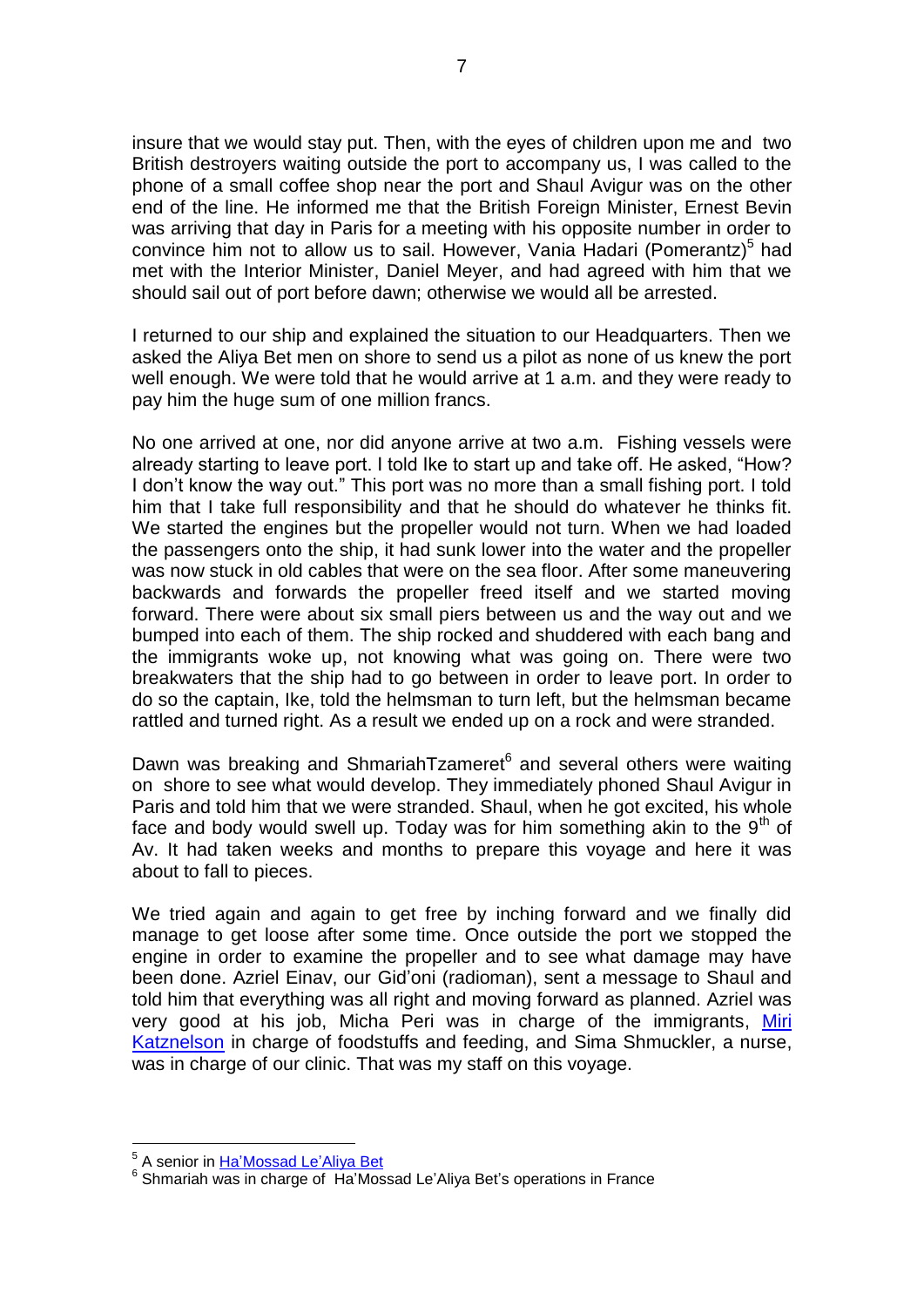Later on I was told that Shaul did not believe my second message after he had received the first. Meanwhile, we had gone out to sea and from this first day onward we were accompanied by two British destroyers. This was the first time that they had tried to lay siege to a European port, but they failed in this. Our ship was strong and fast and we had excellent communication facilities. We still did not have a name, which was to be sent to us from Palestine.

Many activities took place on the ship during the voyage. There were Hebrew lessons, community singing, and news broadcasts in English were translated into half dozen different languages. The passengers had a committee to represent them and Mordechai Rosenman was chairman of this committee. By the time we reached Malta there were four destroyers following us.

On the third or fourth day at sea, one of the women who had given birth died. We buried her at sea and I and an American minister, who was with the crew, eulogized her. I remarked that when the Jews made their exodus from Egypt, many died during their journey to the Promised Land.

We knew that a tough fight lay ahead of us. The crew members, all of them American volunteers, were excellent. Soon after we left Malta there were 6 destroyers accompanying us; half of the British Mediterranean Fleet. They stayed about one mile behind us but were in sight all the time. We traveled at about 11 – 11.5 knots as we did not wish to give away knowledge of the engines capabilities, of 18-19 knots. We were hoping to surprise them when we would make a run for the shore. We were in constant contact with headquarters in Tel Aviv.

We were informed that our name would be "Exodus", and we were mad. What sort of a name was that? We wanted something aggressive like "The Jewish Revolt". But these were our orders so we became "Yetziat Europa 1947" ("Exodus 1947"). None of us dreamt at the time that this name would become a historical landmark. When we reached the eastern shore of the Mediterranean, we sailed parallel to it from the south northward; Port Said, El Arish, and so on to the vicinity of Tel Aviv. Our instructions from Palestine were to make for the shore opposite Bat Yam. The Bat Yam shore is strewn with rocks and did not seem suitable for landing. We finally convinced headquarters to agree to our landing opposite Tel Aviv, near where the Dan Hotel is located today.

We prepared for the defense of the ship in case the British were to try to board and if they were to capture the bridge, I would be able to remove a pin from the rear of the ship that would put the steering mechanism on the bridge out of commission. That would then leave me in control from the reserve helm. We put a net over the engine room hold so that tear gas canisters could not fall there. We also had a powerful radio with a range of 500 miles on a wavelength that any radio in Palestine would be able to receive. We prepared a talk that gave all the particulars of the ship, and while this was being broadcast, all activity in Tel Aviv came to a standstill and all listened. We also broadcast all the Palmach songs. This was on the  $18<sup>th</sup>$  of July, 1947. We were informed that at the same time there were two armed battalions of the Palmach on the shore. The plan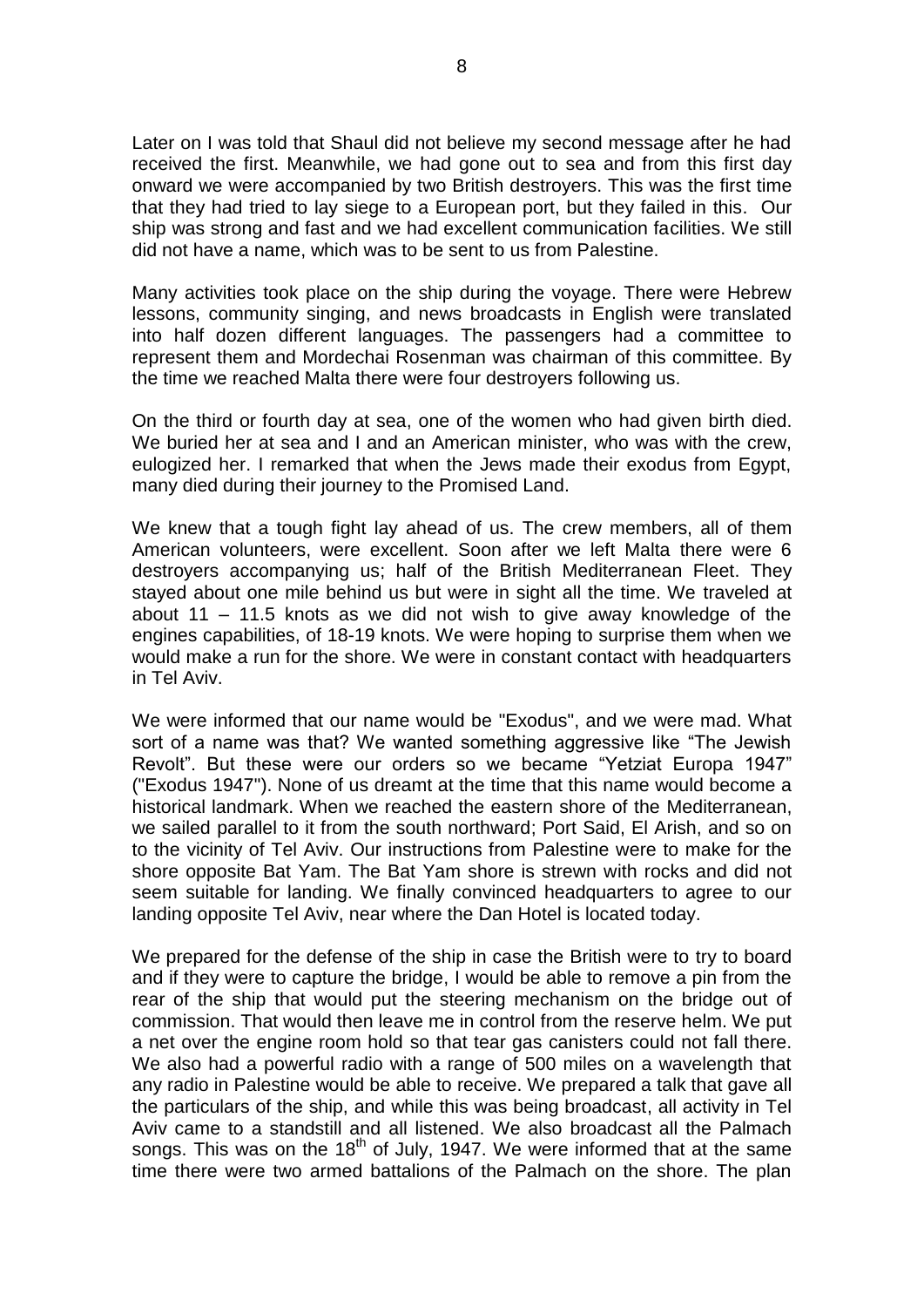was to run into the shore leaving the destroyers behind and then take the passengers off the ship with ropes and boats.

On Friday at 2 o"clock in the morning, while we were still not far from El Arish, and heading north, the cruiser "Ajax" approached the ship, lit it with its projectors, and ordered us to stop. We rang our alarm and everyone ran to their stations. It seems that the British had broken our code and were aware of our plans. They therefore caught us at sea instead of having to fight against the Palmach on land. They started shooting and wounded quite a few of the passengers. We had no guns. Two other destroyers then rammed into the bow of our ship and we raced forward at full speed to escape them. Then two more destroyers entered the picture and we dropped some heavy life rafts onto them, injuring a number of sailors. We had a large number of wounded although the British later claimed that they had only used firecrackers and not bullets. Those "firecrackers" wounded many of the immigrants. The British also claimed that when they saw that one of our people wanted to throw an ax at a British officer he drew his revolver and shot him.

Pandemonium reigned on the deck. The kerosene spilled and the steam escaped from a hose that had been connected to it. A boy of about the age of 10 was hit by a bullet and died. Meanwhile, the metal sheeting of the hull started to split and leak water. Ike and I went down into the hold and gave the immigrants buckets with which to draw out the water. Despite all the noise I heard a boy yell out that his brother had been killed. He had come out on deck and found his brother lying there. We kept on going with the aid of a military compass, but we moved in zigzag. We passed Tel Aviv and Natanya and reached Kfar Vitkin. Our chief medical officer, Dr. Josie Cohen, from Scotland, informed me that if we did not get plasma to give infusions to 6 or 7 of the injured, they would die.

That was enough for me. I stopped the ship and went to several British soldiers that we had captured and told them to request plasma from their destroyers for our injured. Meanwhile, the destroyers closed in and bottled us up like a pack of wolves round a herd of sheep. However, they lowered a lifeboat with a doctor inside, and with plasma and other medicines. We then continued towards Haifa. The ship was battered and our bow had been bashed by the bows of the Palestine. It was not our duty to do battle unto death with 6 British destroyers. We had done what could be done. In years to come Ike would declare that we should have kept on fighting. I was of mind that our orders had been to bring Jewish people to Eretz Israel.

We reached Haifa and the immigrants were in dreadful state. I was told to take off all the men who would be needed for the voyages of the Pans. We had prepared hiding places for the members of the crew and we drew lots to see who would get off the ship and who would stay with the immigrants, who were to be taken to Cyprus to the best of our knowledge. The result was that Micha Peri was chosen to stay with the immigrants. We never dreamed that they would be sent back to Germany.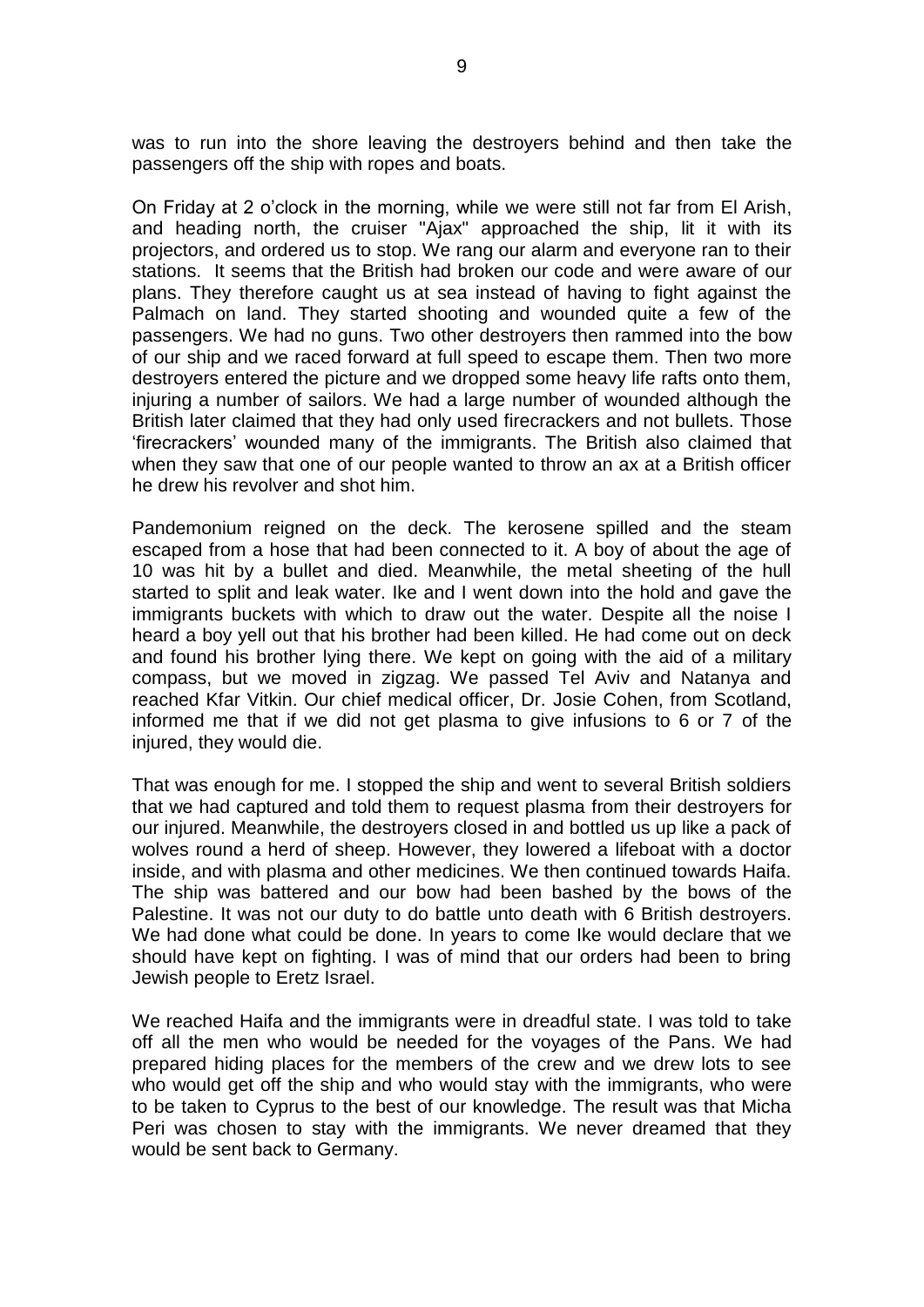The immigrants were removed from the ship and given a good dose of DDT. All this took place before the eyes of three Committee members of UNSCOP (the United Nations Special Committee on Palestine). They saw it all, including the dead and the wounded. The American minister, John Stanley Grauel, later gave testimony before this UN committee.

The next day when all was quiet and the ship was empty, we left our hiding places. We were dressed to look like the rest of the Solel Boneh stevedores with proper identification and all. That is how we made our getaway under the very noses of the British. Meanwhile, all the immigrants were on three deportation ships, ostensibly heading to Cyprus.

## **The sister ships - Pan York and Pan Crescent**:

In November 1947, I left the country with a small contingent of Aliya Bet people and Palyamniks. It was a regular, commercial flight to Prague. I had a Palestinian passport. In Prague, Shaike Dan, Pini Ginzburg and Yankale Salomon, the chief of Palmach operations in Europe, were waiting for us. They showed us a detailed and complicated plan of collecting thousands of Romanian Jews from all over the country, not only Bucharest, and to put them on ships. This would also include hundreds from the camps in Germany, Austria and Italy. To this end, Ha'Mossad Le'Aliya Bet had acquired two very large ships, each of which could hold two or three times the number that was on the "Exodus".

In order to carry out this project all those active in Aliya Bet activity in Europe were concentrated now in Romania. There must have been about thirty people involved, and about eleven different trains that were to reach Bucharest from all directions and would pick up the immigrants along the route. In order to coordinate this mission some of our people were stationed in the headquarters of the railroad. They controlled the time table for all trains Shaul Avigur also arrived in Prague from Paris to check the particulars of the operation. It must be understood that without the cooperation of the Romanian government and agreement of the Soviet authorities, the mission could never have been organized.

In this instance, the Czech government took the same attitude towards us as did the Yugoslav government in the case of "Knesset Israel". Shaul appointed me commander of the operation for both ships. I asked Shaul to give very clear instructions to every one regarding the chain of command and also regarding the measure of resistance to the British. If we were to collide with their cruisers it could mean tens of injured or dead. I told Shaul that I believed the crux of the whole operation was in leaving Europe, and whether the immigrants ended up in Palestine or in Cyprus - that would be of secondary importance. I did not believe that resistance would serve the interests of the immigrants. Shaul considered that for a moment and said, "Act accordingly." Shaul was very sensitive on the matter of putting the immigrants in danger. He never forgave himself for giving the order to activate a bomb on the "Patria" in Haifa.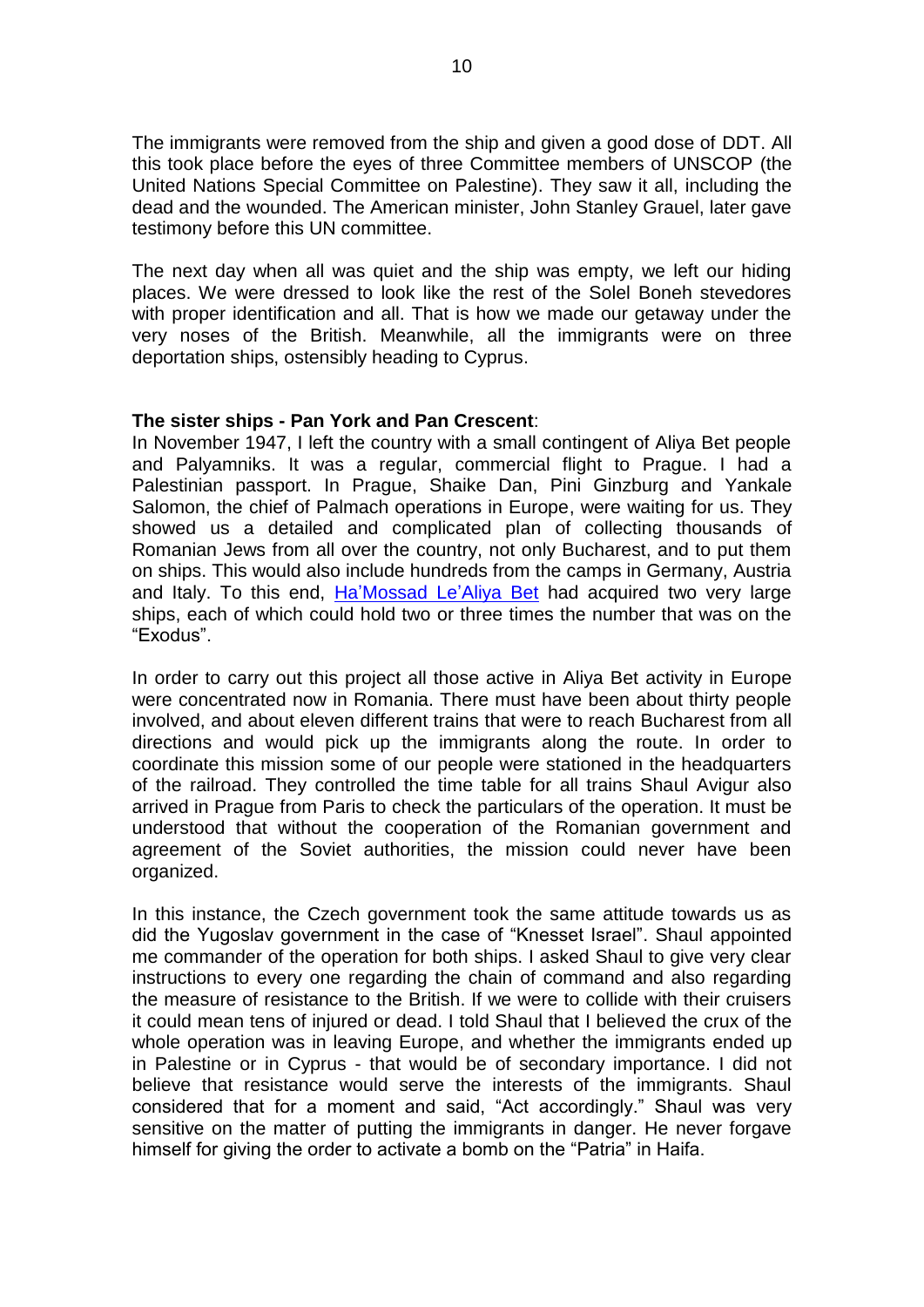The whole operation was planned in great detail, including even the menu for each day of the voyage. We met once again with Shaike Dan and with Moshe Agami, who was responsible for Aliya Bet. We also met Amos Manor, who was then still an Oleh (immigrant) but would become head of the Israeli Secret Service. We noticed how they worked together and how they had to coordinate the arrival of all trains at Constanza, where the two Pan ships were anchored. The Romanians were paid for transportation, but in many ways they really did help. Anna Pauker was the Romanian Foreign Minister at the time. She cooperated with the Russians who favored immigration of the Jews to Palestine and were glad to see that that created difficulties for the British. Anna Pauker"s father was an Oleh on one of these ships.

The planning for this operation was very good, and in every city and at every train stop, it was known exactly how many passengers were to board the train. The places on the trains were marked with seats reserved. There were of course other, or more illegal immigrants, who had not been marked for this voyage but who wished to try to join. Since it was expected that something like that would happen, a special car was added in which to seat the newly added immigrants. There were so many additional immigrants that we ended up with taking 7,500 on each ship, instead of 6000 – 7000. The passengers included Professor Ashkenazi, a well-known surgeon.

The preparation of the two ships for the voyage cost at least one million dollars. Each ship had several decks; kitchens had to be installed and toilets and there were also two hospitals, and of course sleeping dormitories for so many passengers. We had excellent crews; ex-Spanish Republicans on the Pan York and Italians on the Pan Crescent. Each ship also had six or seven American volunteers who had served on previous Aliya Bet ships. The Romanians forbid us to sail with the immigrants from Constanza and ordered us to move them to the Bulgarian port of Burgas. That would be the port of departure for the Pans.

That was the start of a scene that became more and more complicated. The American government, via George Marshall, informed Moshe Sharet that the Soviets had planted many spies among the immigrants and if we sail with them then the USA would not recognize the State of Israel-to-be. Sharet telegrammed Ben Gurion and he in turned telegrammed Shaul and asked him to delay the sailing. Shaul informed B.G. that 15,000 Jews had sold all their possessions and were sitting on their suitcases waiting to sail. B.G. gave in and Shaul and Shaike decided the date of sailing.

The British plan was to bottle us up in the Bosporus. We sent Moshe Perlman, who was a major in British intelligence, to Turkey. He was able to catch the ear of the Turkish general who was in charge of traffic in the Bosphorus and, with the help of a large sum of money, arranged with him what had to be done. The ships were to enter the Bosphorus on a Saturday afternoon, pass through during the night, and were to pass through the Dardanelles the next morning. The General said that he would leave his second in command at the desk with instructions to tell the British that he was on vacation in the mountains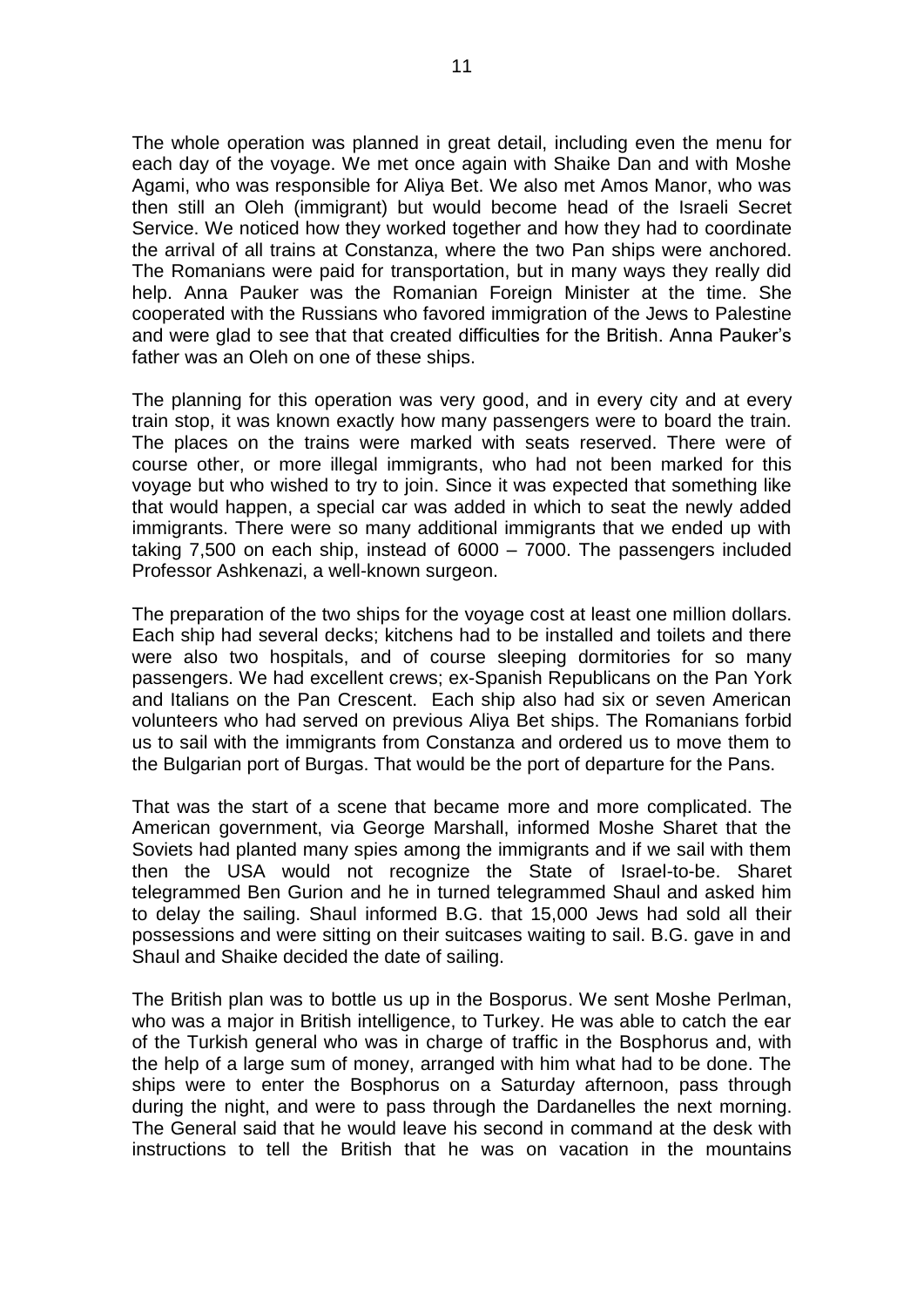somewhere and would be back in his office on Monday morning. The ships had to be gone by then.

We planned to depart Burgas so as to conform to the arrangements with the Turkish general. Now the trains started to arrive at Burgas and they arrived over a period of two days. Ike came on Friday and boarded the "Pan Crescent" where he was to be captain. Leaving Burgas and going out into the Black Sea in the direction of Romania we had to skirt a minefield which had been cleared by the Russians. Only the Russian pilots knew the route through the field. The Russian pilot did not want to leave at night but wanted to start out the following morning. However, we could not leave in the morning because a baby had died and we had to bury it. We also had to wait for a train with 400 youth leaders and community workers who were to arrive that afternoon. In the end, we left toward evening and not the following morning, after the pilot crossed himself a number of times.

We sailed along at a good speed with the Pan York in the lead and the Pan Crescent not far behind. Once we passed Varna it was already pitch black. We used projectors just to make sure that we do not hit a floating mine. It was one of the longest nights of my life! There you are sailing along and you do not know if, in one more second you will hit a mine and be blown sky high together with the other 15,000 people on the two ships. This was a very heavy responsibility.

When dawn arose, we were able to see the lighthouse that marked the Romanian border. We turned eastwards and traveled at 18 knots, arriving at the entrance to the Bosphorus on Saturday noon. I had prepared a gold pen and a gold watch for the Turkish inspector so that he would sign our papers with as little delay as possible, and sign that we were all in good health, and that the sanitary conditions were satisfactory. He signed.

We reached the Dardanelles, the Aegean, and a northern corner of the Mediterranean. At this point we had won our battle. The British had tried to bottle us up and prevent us from reaching the Mediterranean, but here we were. At daylight the sea around us was seething with British warships. The Admiral in command of the British Mediterranean Fleet was on one of the ships. At that moment I received a most unusual telegram from Palestine in which I was told that if the British should give us orders, we were to obey them, but that we should also add: "God gave Abraham the land, and it is ours by right of our forefathers!" I thought that whoever wrote that telegram must be crazy. It seemed that it had been written by no other than Ben Gurion himself.

We were given instructions by the British to sail for Famagusta. We continued in the direction of Haifa. The British, who were sailing very close to our ships and spoke to us at first by megaphone, again told us to turn for Famagusta. I answered that I had 5 conditions to which they must agree before I would do as they insisted: (1) The command of the ships remains in my hands; (2) Our radio equipment remains with us; (3) All of the immigrants' baggage remains with them; (4) There is to be no separation of the crew from the passengers; (5) They will not board the ship armed.